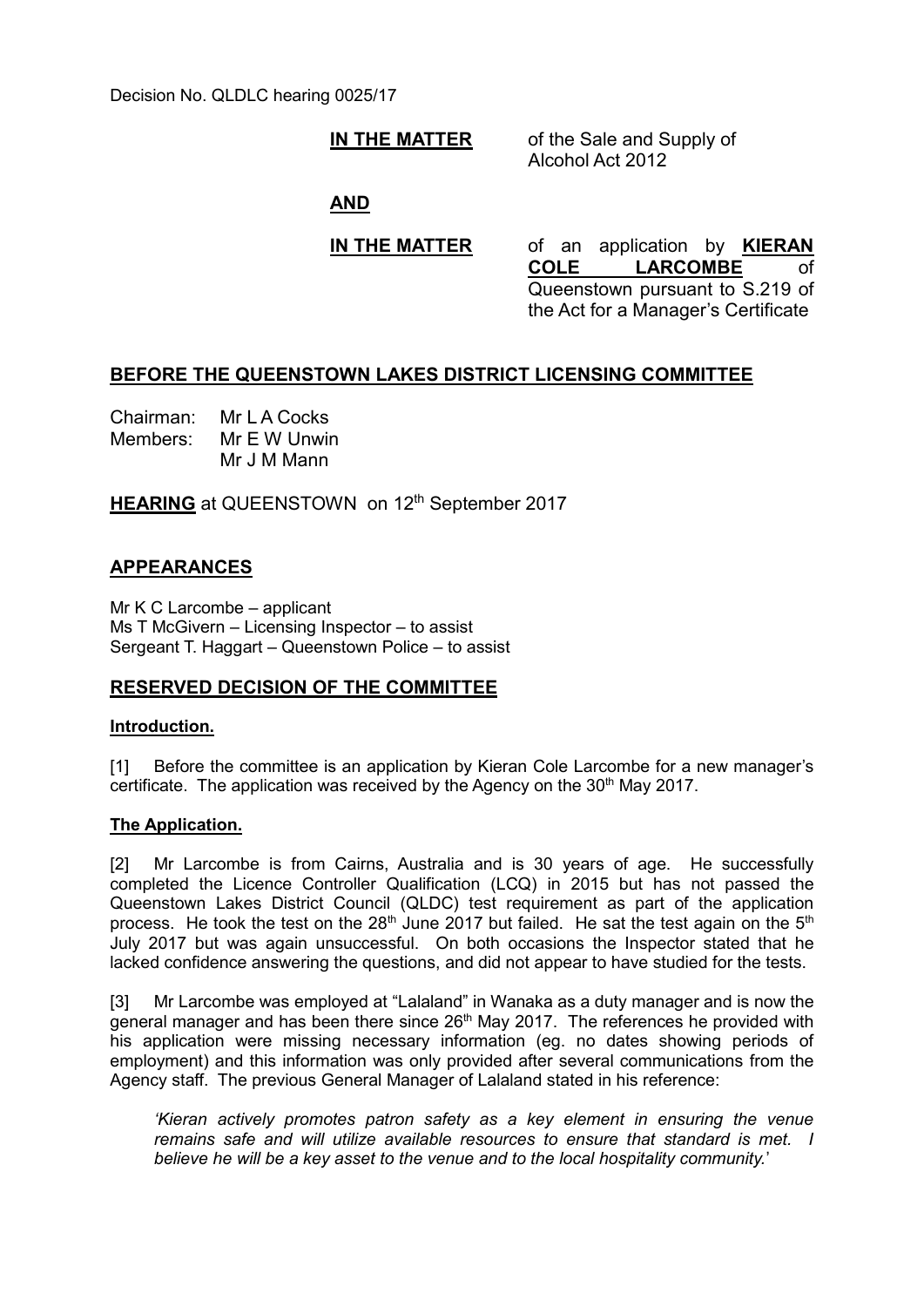[4] He previously worked at "Coasters Tavern" in Christchurch as a supervisor from  $28<sup>th</sup>$ April 2015 to 9<sup>th</sup> May 2017 and a reference from his employer stated:

*'Kieran has an astute uunderstanding of the sale and supply of alcohol act, and has excellent skill in its implementation in the work place, providing guidance and training for less experienced staff.'* 

[5] Mr Larcombe did not declare any criminal convictions in his application.

# **The Police.**

[6] Police vetting of this application showed no criminal convictions in New Zealand and it was not opposed. However, it was noted that when Mr Larcombe previously applied for a manager's certificate in Christchurch, he declared two convictions for driving with excess breath alcohol in 2010 and 2012 in Australia. Christchurch Police asked Mr Larcombe to provide a copy of his criminal and traffic history from Australia to prove the dates of the declared convictions. He failed to do so and the Police opposed the application. Mr Larcombe then withdrew his application.

[7] In response to a query from the Police, Mr Larcombe advised he was not sure if he had to report his Australian convictions in this application and thought they were possibly covered by the Clean Slate Act. His Traffic Record provided by the Queensland Government showed he had a number of traffic convictions between 2008 and 2013 with two notable offences of driving with excess breath alcohol on  $21<sup>st</sup>$  January 2010 and  $17<sup>th</sup>$  March 2012.

[8] In a late report to the Licensing Inspector, Sergeant Haggart expressed concerns on Mr Larcombe's suitability following a licensed premises check at Lalaland on 2<sup>nd</sup> June 2017 at around 9:35pm when Mr Larcombe was the only person working. His name was not on the Duty Manager sign and he claimed a female sitting in the corner of the bar who looked like a patron was the Duty Manager. With further questioning his story kept changing and he could not confirm who was meant to be the Duty Manager. This did not give Sergeant Haggart confidence in Mr Larcombe's ability to manage a licensed premises.

### **The Licensing Inspector.**

[9] The Inspector advised us that she took part in the premises check on  $2^{nd}$  June 2017 and received conflicting information from Mr Larcombe as to who was the duty manager. It transpired the person named on the duty manager board did not work at Lalaland but was a patron with a Manager's Certificate so Mr Larcombe had asked her to put her name up. He didn't disclose this to the Inspector and did not know who was the duty manager before he arrived at 9pm or who he had taken over from.

[10] The Inspector highlighted to us the criteria under s222 of the Act that need to be considered which include suitability, convictions, relevant experience, training and any other matters dealt with in the reports. She submitted that the Mr Larcombe's suitability to hold a manager's certificate is questionable considering:

- a. he has twice failed to pass the verbal test, showing a lack of understanding of the Sale and Supply of Alcohol Act 2012;
- b. his criminal convictions involving alcohol;
- c. his failure to respond and communicate with QLDC staff to obtain the correct references;
- d. his inability to recall events consistently and accurately during the incident on Friday  $2^{nd}$  June 2017; and
- e. his failure to comply with s214 of the Act on Friday 2<sup>nd</sup> June 2017 with regards to a Manager being on duty and responsible for compliance with and enforcement of the provisions of the Act and the conditions of the licence.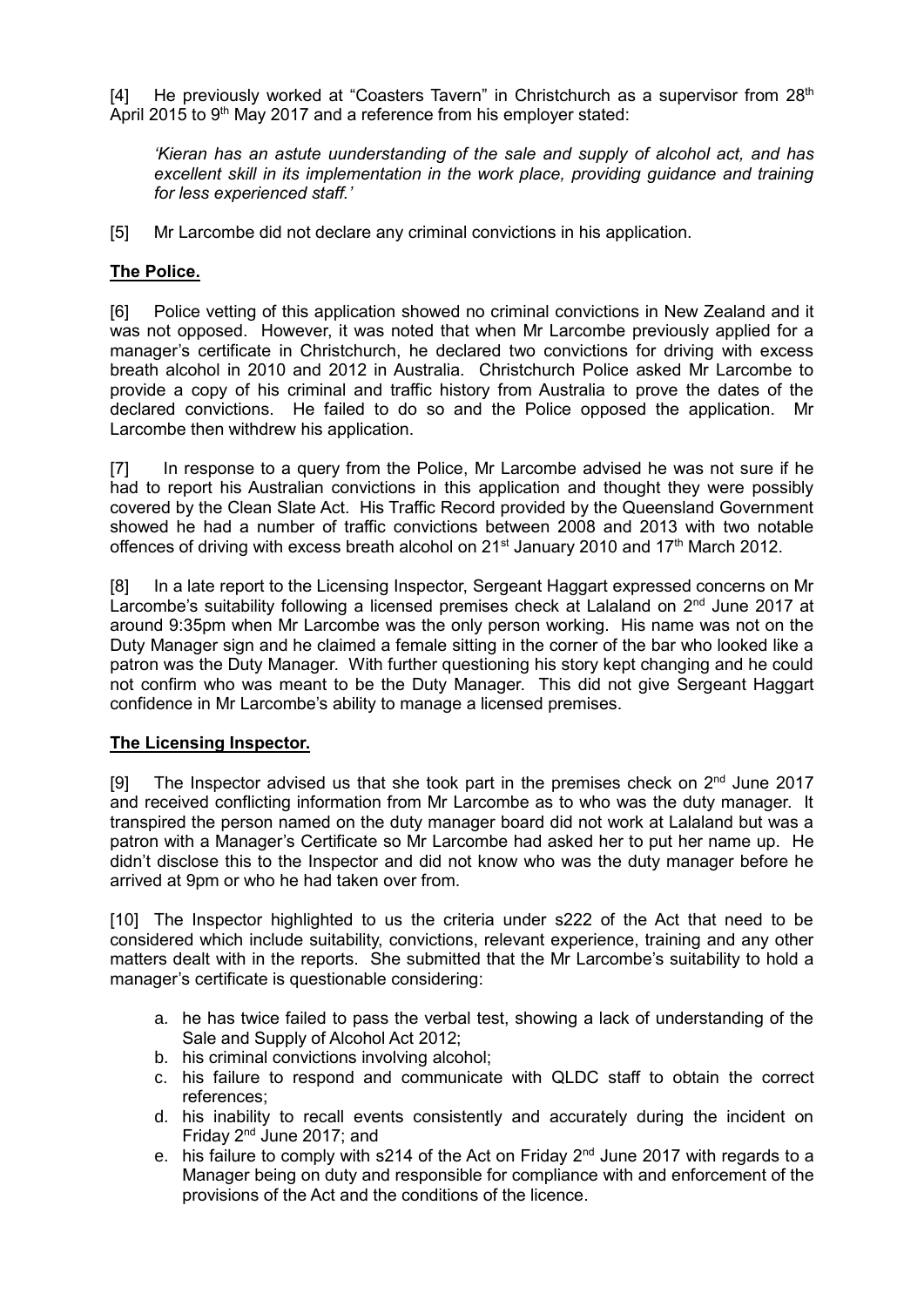The Inspector did acknowledge that Mr Larcombe's alcohol related convictions in Australia are now seven and five years old and therefore the five years standown period the Committee commonly looks for, has been served.

[11] In her closing submission, the Inspector emphasised that a high standard is expected by ARLA and the Queenstown Lakes District Licensing Committee of those in the hospitality industry with the right to manage the sale and supply of alcohol to the public and referred us to relevant extracts from previous decisions as follows:

a. In the Deejay Enterprises Limited (LLA Decisions 531/97 – 532/97) decision, it clearly sets out the relevant principles in relation to manager's certificates. The Authority stated in its conclusion:

*'The broad pattern in recent years has been to gently raise the required standard for licensees and holders of a General Manager's Certificate….The "guiding hand" or "hands-on" operator of any company or the potential holder of a General Manager's Certificate now receives greater scrutiny from both the Police and other reporting agencies. Character and reputation are closely examined. The law and human desires of patrons frequently take different directions. The Police cannot be everywhere. Little but a licensee's or manager's character and suitability may stand between upholding the law and turning a blind eye. Self-imposed standards in accordance with the law must be set by licensees and by holders of General Manager's Certificates…... '*

b. In decision QLDLC 0014/17, the Committee stated:

*'The applicant has failed to demonstrate that he has the necessary knowledge and ability at this time to be considered suitable to hold a managers certificate.'*

c. In decision QLDLC 0007/14 the Committee stated:

*'It's abundantly clear that parliament expect that the management of licensed premises will be conducted only by persons of integrity who are committed to the reduction of alcohol related harm. The effect of these provisions is that a Manager Certificate has not only become a symbol of responsibility and competence…. As long as standards are kept high the value of a certificate will not be diminished. By making sometimes difficult decisions we hope to send a message that reinforces the new object as contained in s4 of the Act.'*

### **The Applicant.**

[12] Mr Larcombe told us he was currently the acting Bar Manager and Temporary Duty Manager of Lalaland and before this was a Bar Supervisor at the "Carlton" in Christchurch. Prior to this he had been a Food and Beverage Supervisor at Rydges Hotels and Resorts in Cairns, Australia.

[13] Mr Larcombe explained that he had not declared his convictions in the application because he was wrongly advised by a colleague that the time length for disclosure was five years. He now understands there was confusion between the Criminal Records (Clean Slate) Act 2004 and the guidance provided in GL Osborne (NZLLA2388/95) being *'…we commonly look for a five year period free of any serious conviction or any conviction relating to or involving the abuse of alcohol…'* His reason for not responding to emails from the QLDC staff in regards to the additional reference information required, was they had gone to junk mail which he hadn't been checking.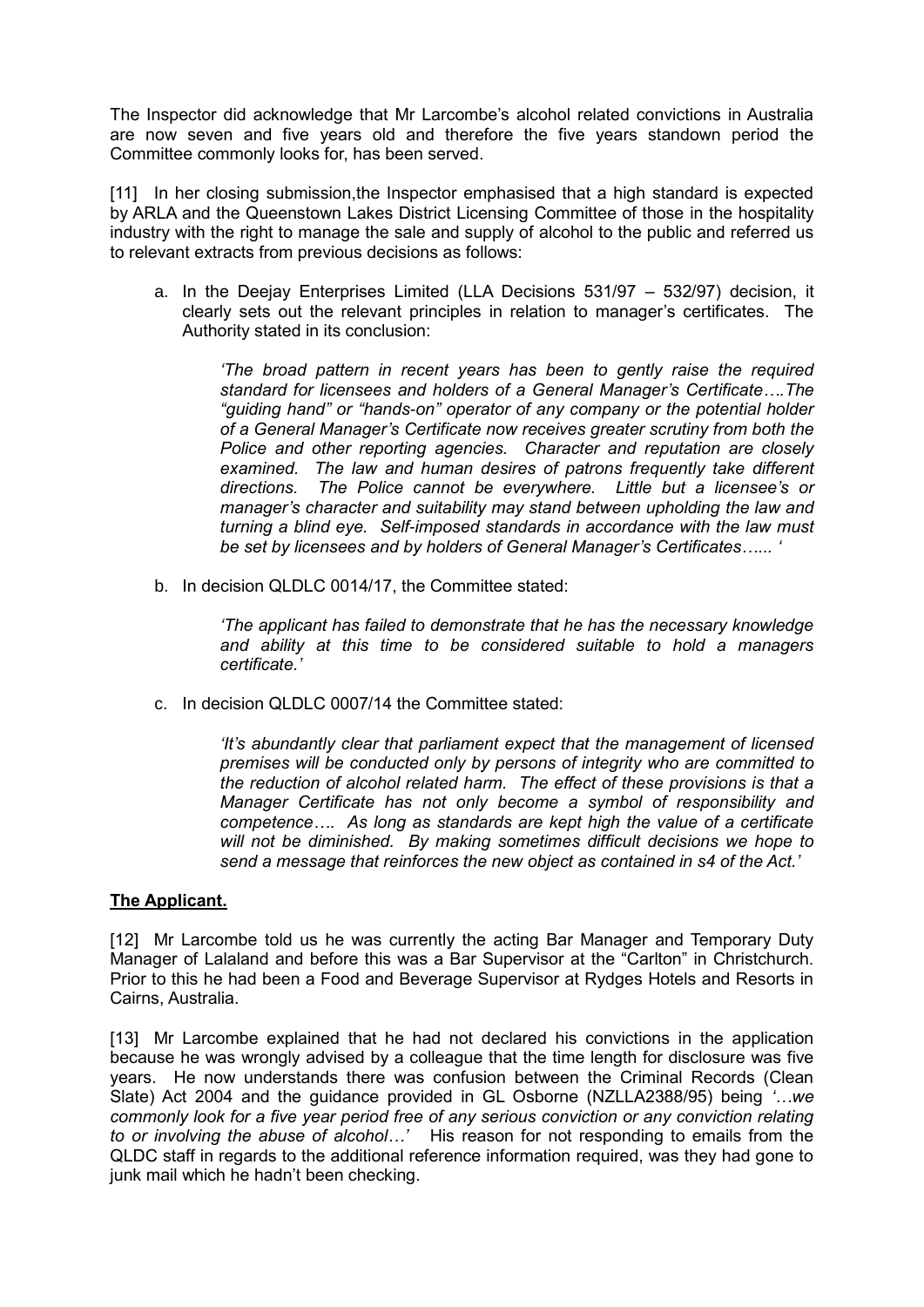[14] On the night of  $2^{nd}$  June 2017 when the Police and Licensing Inspector visited Lalaland, Mr Larcombe told us he was under the impression he was only on a training shift as bartender. However, on arrival at work his Manager asked him to put his name on the duty manager board. When the Police and Inspector arrived, his Manager then told him to get one of the patrons, who has a manager's certificate, to put her name up. Mr Larcombe confirmed he did all this without hesitation and admitted he could not answer the Inspector's questions correctly and with confidence because he was unsure and confused due to incorrect information provided by his Manager.

[15] Mr Larcombe blamed the undesireable management at the time for the situation he was put in and told the owner of Lalaland, Mr Sanderson. Mr Sanderson subsequently changed the management and offered Mr Larcombe a higher role pending the attainment of his manager's certificate. From that time he told us he was required to learn front and back of house procedures, staff management and liaising with clients in relation to the operation of the business, while working a large amount of hours to cover staff shortages.

[16] The increased workload and long hours of work were the reasons Mr Larcombe gave us for failing the first QLDC Test. Being head butted by a customer the morning of his second attempt at the test left him shaken and unsuccessful again. When asked why he didn't ask to change the date of the test he said '…he wanted to perservere…' and didn't mention the head butt because he didn't want the attention. He told us he has since researched and produced a sample question document but has not yet passed the test.

[17] In response to questions Mr Larcombe expanded on his Australian hospitality experience and role as a supervisor at the "Carlton" which focused on bar staff supervision rather than the wider duty manager responsibilities. He also provided further references from his Lalaland employers, Mr Sanderson and Ms Benjamin which confirmed and supported all of his evidence.

[18] Mr Larcombe acknowledged that his application did not look the best but asked us to take into consideration the situation he was placed in. He submitted that he had walked into a place that was unprofessional and poorly managed but with the help of his employers and new staff, they have changed the direction of the venue to focus on bringing in more desireable clientele and maintaining a higher level of standard in relation to sale and supply of alcohol. He believes he is competent with a lot of experience and understands his responsibilities in relation to the reduction of alcohol harm in the community.

### **The Committee's Decision and Reasons.**

[19] The suitability of Mr Larcombe to have a Managers Certificate is the issue. When discussing 'suitability' Holland J in Re Sheard (1996) 1 NZLR 751 stated:

#### *"Suitability is a word commonly used in the English language and is well understood. In an earlier decision the Authority has adopted the definition in the Concise Oxford Dictionary as 'well fitted for the purpose; appropriate'."*

[20] The Police and Licensing Inspector submitted the suitability of the applicant is questionable because of his performance during a licensed premises check at Lalaland on 2nd June 2017 when he was the only person working but could not answer questions correctly and was unsure and confused as to who was the duty manager. Mr Larcombe argued that he was put in a bad situation by undesireable management. We agree there was undesireable management at that time and an attempt was made to cover up the absence of a qualified duty manager. We are not so convinced that Mr Larcombe was confused as to what was going on, considering his experience and time in the industry. We therefore agree that this incident does make his suitability questionable. At the same time we acknowledge the effort he is making with the support of his employers to improve the